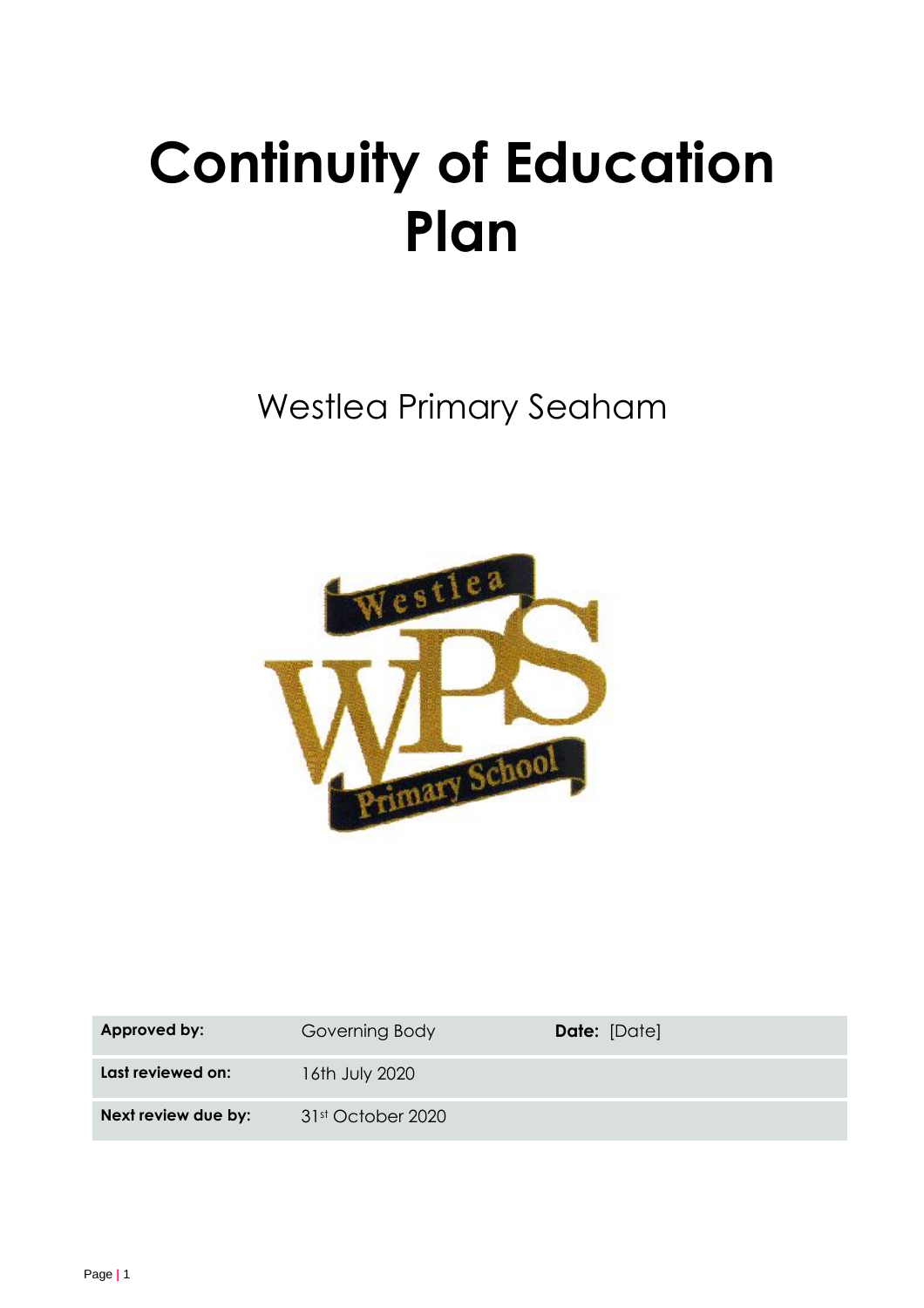# **Contents**

### <span id="page-1-0"></span>**1. Scope**

Schools are expected to have a contingency plan for providing remote education in case of closure. This plan can be put into action immediately if:

- There is a local outbreak and we are asked by government to close temporarily
- > Individuals are self-isolating
- Groups of staff and children (bubbles) are self-isolating following a confirmed case in their bubble

## <span id="page-1-1"></span>**2. Expectations**

#### **2.1 DfE Expectations**

When teaching remotely, the DfE expect schools to:

- Plan a programme that is of equivalent length to the core teaching pupils would receive in school
- Include daily contact with teachers
- Set assignments so that pupils have work each day in a number of different subjects and monitor pupils' engagement with these assignments
- Teach a planned and sequenced curriculum so that knowledge and skills are built incrementally
- Provide explanations of new content delivered by a teacher via live lessons or videos
- Set clear expectations on how regularly teachers will check work
- Enable teachers to adjust the pace or difficulty of what's being taught in response to questions or assessments, including, where necessary, revising material or simplifying explanations to ensure pupils' understanding
- Avoid long term projects or internet research activities

#### **2.2 These expectations in school context**

To meet DfE expectations using resources available to school we will:

- Ensure we have up to date email addresses for parents
- Ensure our Y1 Y6 pupils understand how to access and hand in work on Seesaw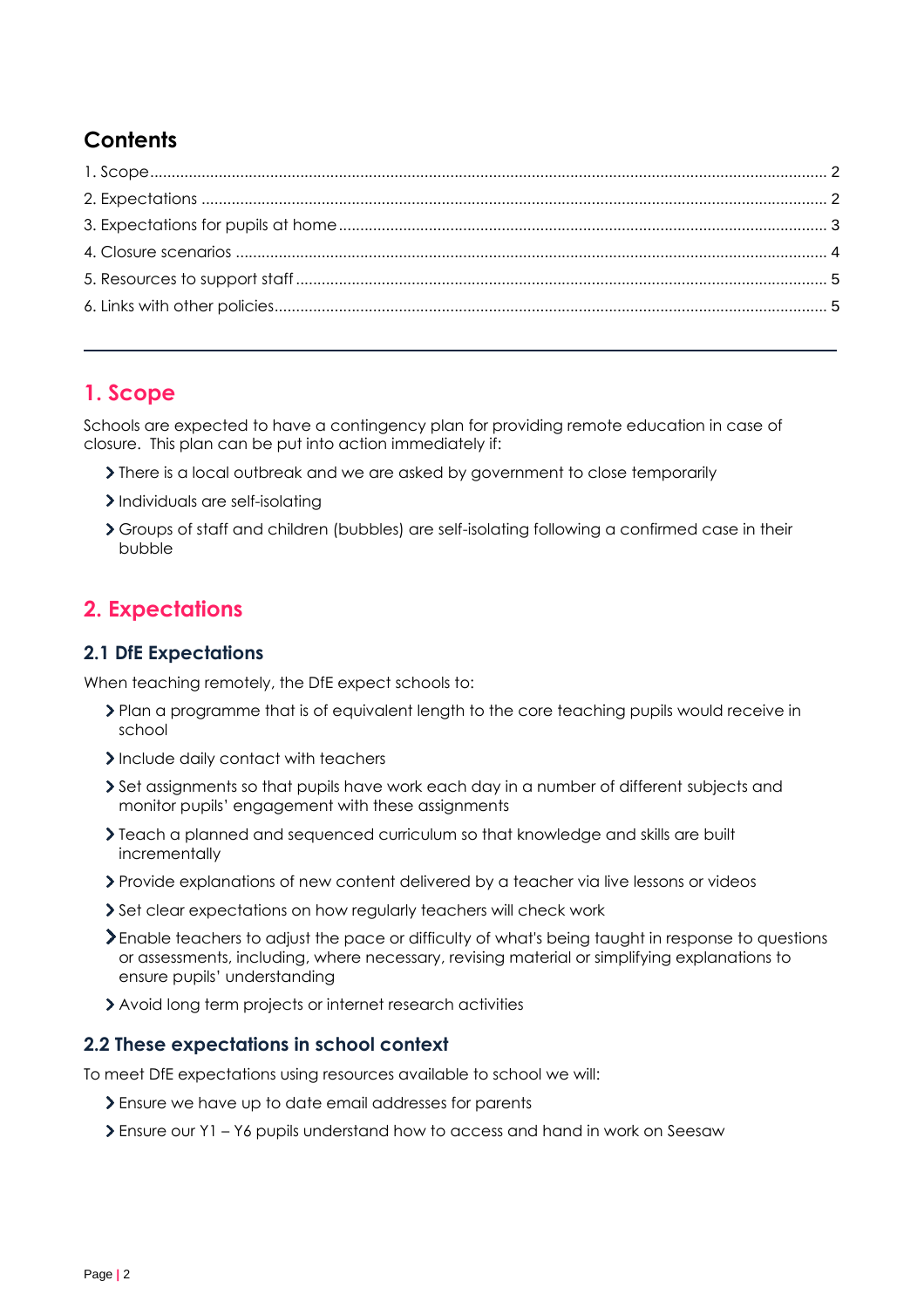- Ensure there are instructional videos for parents on how to use Seesaw, Education City, Zoom and access the set work on our school website
- Communicate with families and make provision for those families who have no or limited access to technology e.g. printed resources
- Ensure teachers and staff are trained in how to record and upload video instructions as well as work for pupils on Zoom and Seesaw
- Ensure there is an 'emergency pack' of a minimum of 5 days' teaching and learning available immediately so that pupils are able to access remote learning, giving teaching staff time to prepare materials for the following week
- Monitor pupil engagement

## <span id="page-2-0"></span>**3. Expectations for pupils at home**

#### **3.1 Remote learning rules**

We have online systems for setting work and contacting pupils and their families and it is important that we work in partnership with families to ensure there are no gaps in learning. If pupils are not in school but are well, we expect them to follow all of the rules set out below.

Parents should also read the rules and ensure their children are able to follow them. Parents should contact Mrs Hughes or Mrs Scothern if they think their child might not be able to comply with some or all of the rules, so we can consider alternative arrangements with them and support them with their learning.

- Access the school website, Education City and Seesaw **daily** to access work
- Access Zoom when invited to join a lesson
- Complete work to the deadline set by teachers
- Seek help if they need it, from teachers or teaching assistants
- Alert teachers if they're not able to complete work
- Use proper online conduct, such as using appropriate language in messages
- Contact school if they are unable to access learning online for printed copies to be delivered and for work to be submitted

Teachers know their pupils best and will best be able to determine whether a child is engaging as well as they can. For pupils with special educational needs and/or disabilities, engagement with learning may look very different. School will maintain communication with parents as much as possible to ensure pupils are best supported.

#### **3.2 Monitoring access**

Teachers will monitor engagement from families / pupils and report to SLT if pupils are not engaging. If there are any problems with pupils adhering to rules around remote learning, including if they don't engage with the remote learning set for them, we will:

<span id="page-2-1"></span>Contact parents to discuss how we can assist pupils in accessing work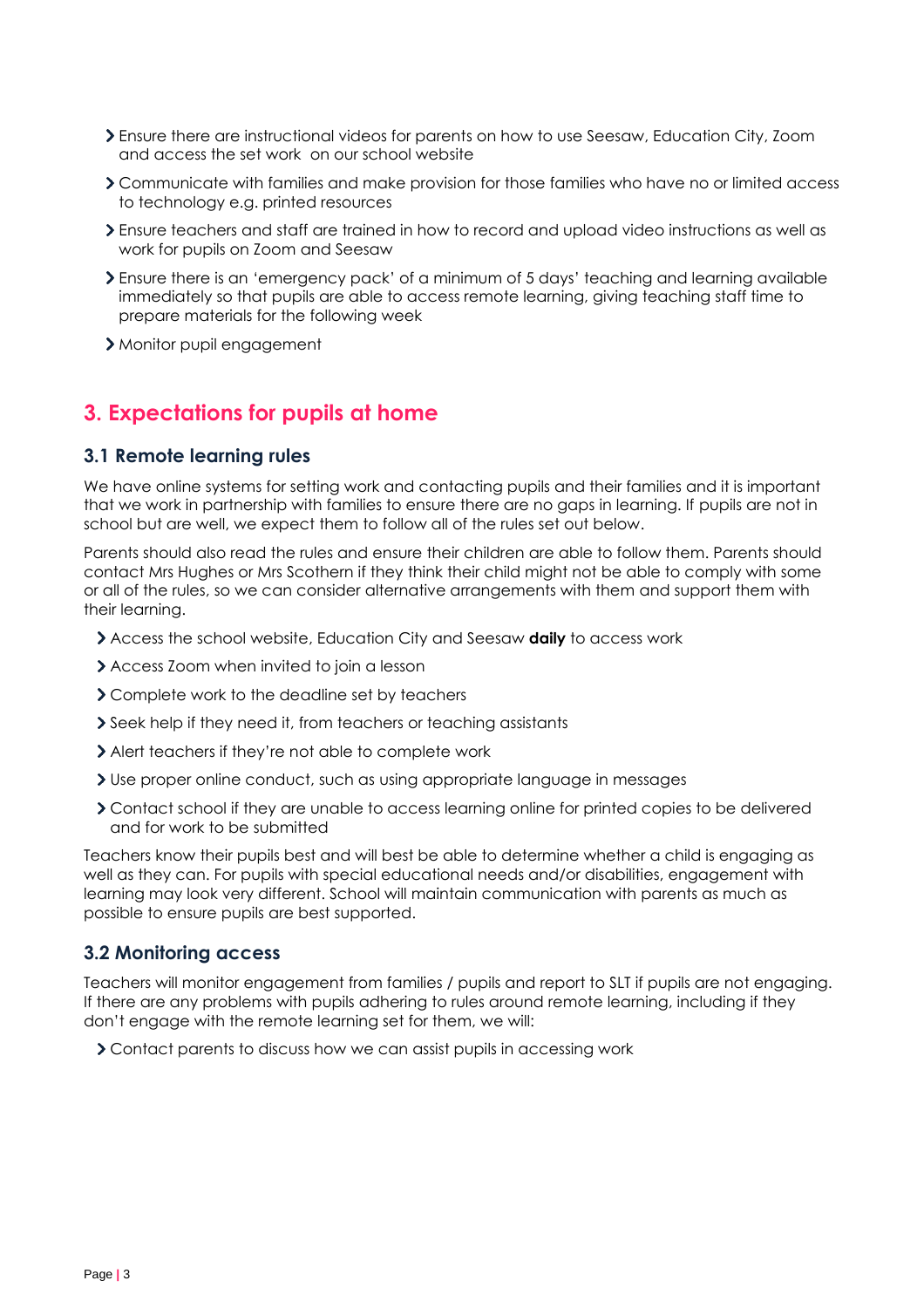## **4. Closure scenarios**

Different closure or home learning scenarios will require different approaches

#### **4.1 Whole school closure**

The following steps will be taken in the event of a whole school closure during a local or national lockdown

- We envisage that school will remain open for children of Key Workers only as defined by government
- School books for English, Maths and other topic areas will be sent home with pupils if possible. Parents will be able to collect books if not.
- Printed work for one week of closure will be sent home to each child
- Learning for EYFS will be uploaded through Seesaw and be available on the school website
- Learning for Y1 Y6 will be uploaded to Seesaw and be available on the school website/Education city
- Learning for Maths and English will include video lessons
- If parents require printed resources following week 1 then school should be informed as soon as possible.

#### **4.2 Bubble closure**

The following steps will be taken in the event of a bubble closure where staff and pupils need to selfisolate following a confirmed case in school

- All pupils will remain at home including children of Key Workers
- School books for English, Maths and other topic areas will be sent home with pupils if possible. Parents will be able to collect books if not.
- Printed work for one week of closure will be sent home to each child
- Learning for EYFS will be uploaded through Seesaw and be available on the school website
- Learning for Y1 Y6 will be uploaded to Seesaw and be available on the school website/Education City
- Learning for Maths and English will include video lessons
- If parents require printed resources following week 1 then school should be informed as soon as possible.

#### **4.3 Individuals self-isolating**

The following steps will be taken in the event of an individual pupil self-isolating with symptoms

- School books for English, Maths and other topic areas will be sent home with pupils if possible. Parents will be able to collect books if not.
- Pupils will be able to dial into lessons using Zoom for at least one lesson each day. Resources will be set on Seesaw and be available on the school website/Education City
- If parents require printed resources then school should be informed as soon as possible.
- $\ge$  If pupils are very poorly, there is no expectation that they will complete all work